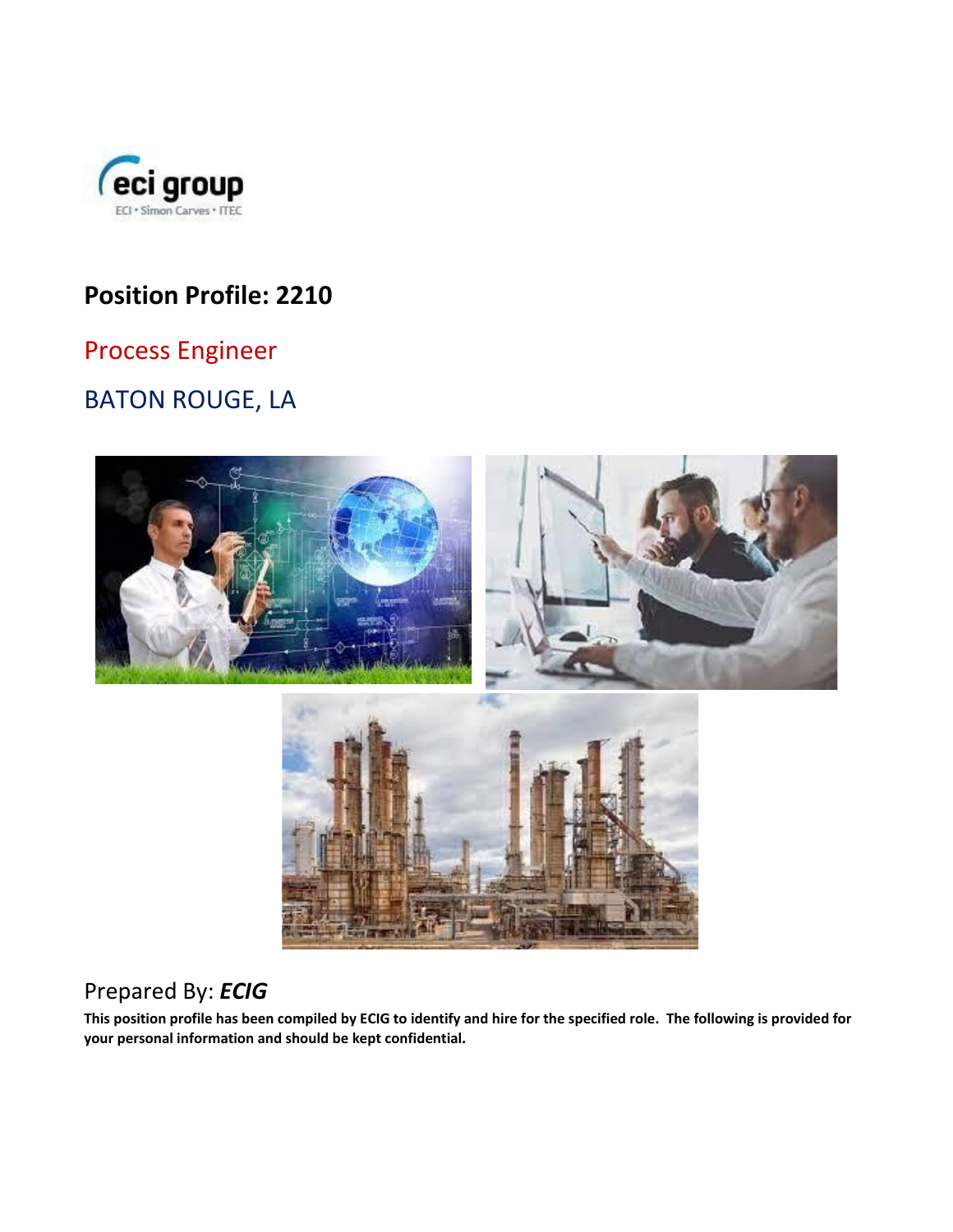

### **Process Engineer [2210]**

The world's leading specialist engineering contractor for low-density polyethylene (LDPE) and ethylene vinyl acetate (EVA) projects has an immediate a need for a **Process Engineer** to manage the engineering work processes, tools, and the quality of the engineering deliverables and to execute the assigned engineering work ensuring that it is executed in a timely and cost effective manner. The role will involve leading teams on larger jobs and also managing smaller consultancy, feasibility studies as required.

#### **COMPANY INFORMATION: [WEBSIT[E](https://ecigrouponline.com/engineering-services/)** <https://ecigrouponline.com/engineering-services/> [\]](https://ecigrouponline.com/engineering-services/)

Founded in 1977 ECI Group Inc. [ECIG] provides world-class engineering solutions to clients around the world, with have a long history of designing and developing industrial facilities and process plants for the production of fuels, chemicals and polymers. With core technical skills focused on the development and design of a range of processes, we continually embrace new technologies and innovative project methodologies which have contributed to our success in this field. Our full-service offering covers all Engineering discipline including Process, Mechanical (Machinery/Vessels), Piping and Pipe Stressing, Plant Layout, Electrical, Control & Instrumentation, and Civil & Structural. Our engineering services expertise includes:

- Concept Development feasibility, cost estimates, front end design, basic engineering
- Detailed Design hazard studies, FEA, DCS/SIS, flare systems, as-built drawings
- Owner's Engineer Project Management, contractor evaluation, due diligence, technical reviews
- Safety Critical Engineering SIL/LOPA, relief systems, HAZOP chair, thermal and vibrational stress analysis, design for high pressure / toxic / corrosive service

#### **BENEFITS AND FEATURES**

- $\checkmark$  Full Benefits Package health, dental, vision insurance.
- $\checkmark$  Company paid short & long-term disability and life insurance
- $\checkmark$  Flexible Spending Plans, Education Reimbursement, Dependent Care Spending Plan
- $\checkmark$  401K Retirement Plan
- $\checkmark$  Hybrid Work Schedules

#### **YOUR ROLE WITH THE COMPANY:**

- This position reports directly to the Process Engineering Section Leader **Kyle Corkerham** [https://www.linkedin.com/in/kyle-cockerham-a332aa132/]
- Provide active oversight of project engineering work including technical support, technical quality assurance, technical design/project reviews and prevention of over design. Implement lessons learned across projects and contribute to consistency of approach across projects.
- Work with other Principal Process Engineers and Global Lead to integrate and develop a common understanding and work practice across multiple locations.

### **ECI GROUP**

**FOR MORE INFORMATION CONTACT:**  *Kathryn "Kate" Wilhelm, PE Director of Global Recruitment 985 264 6709*  kwilhelm@ecigrouponline.com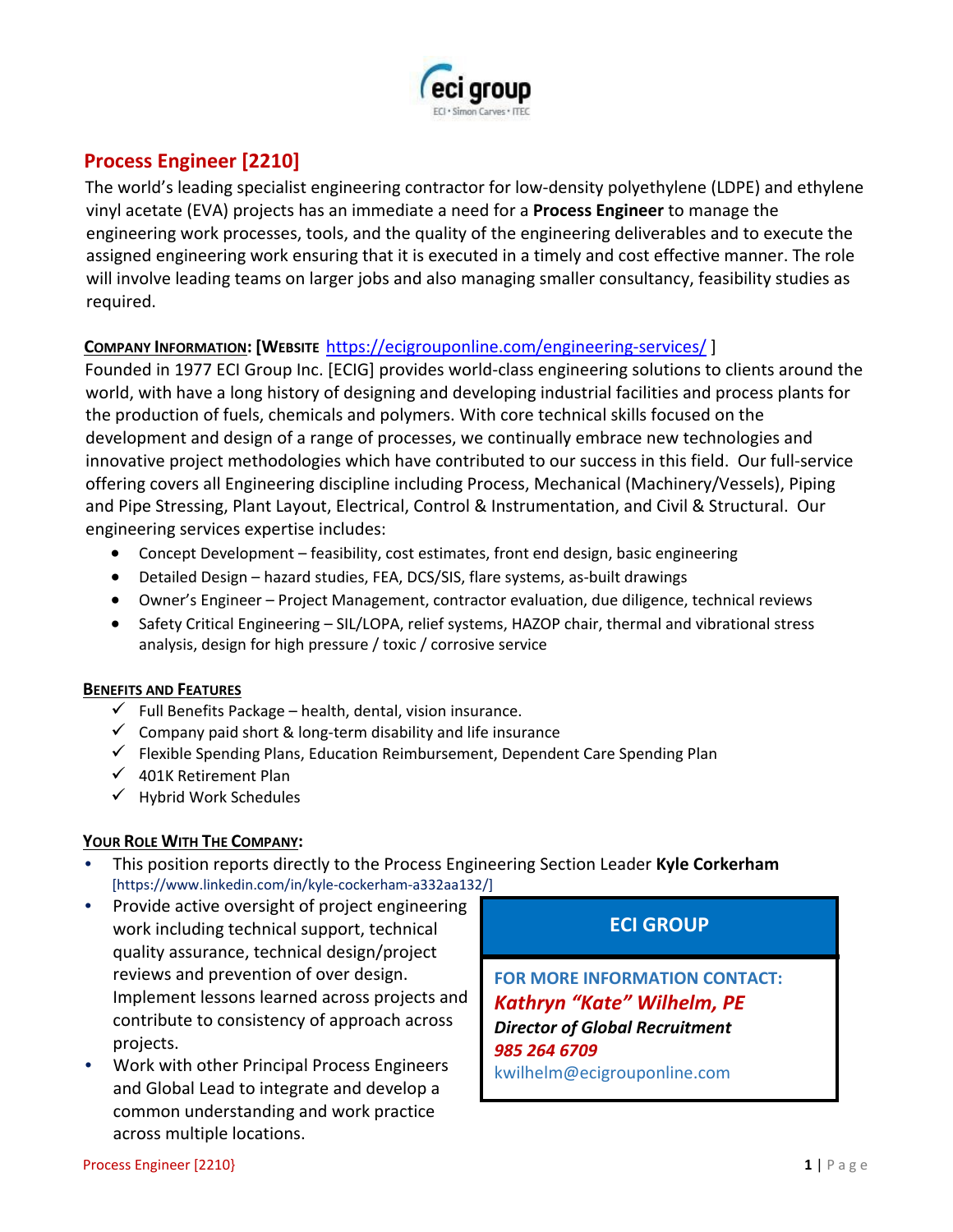

- When required act as Project manager or Lead engineer on specified projects / proposals in accordance with Company Management System.
- Implement assigned engineering work within the budget and project timescale.
- Prepare engineering deliverables in accordance with Company Management System, current legislation, project requirements and international standards. Check deliverables produced by others.
- Apply in-depth knowledge to resolve complex or unusual engineering and design problems.
- Provide technical information in support of the project team.
- Attend technical design/project reviews to ensure compliance with customer's needs and QHSE requirements.
- Participate in the development of project engineering budgets and schedules.
- Identify lessons learned from the project and communicate to others. Manage the scope of engineering work to eliminate cost / time growth.
- Identify any project scope growth and correctly document it and apply the project procedures for cost and time reimbursement.

#### Commercial

- Manage the scope of engineering work to eliminate cost / time growth.
- Identify any project scope growth and correctly document it and apply the project procedures for cost and time reimbursement.
- Identify project risk and address risk mitigation measures.
- Identify, communicate and implement cost reduction and schedule improvement opportunities.
- Seek to improve project and team efficiency so as to improve upon budget and schedule while retaining technical quality and safety.

#### Customer

- Recognize Business development opportunities and identify them to the Management team.
- Ensure discipline support to project manager, as well as timely cross discipline support.
- Understand customer needs and ensure that they are being satisfied.
- Active communication with all customers to promote clear understanding.
- Develop good customer relationships (internal and external).

#### *Internal*

| <b>Other Engineering Discipline Engineers</b><br><b>Project Control Engineers</b> | <b>Business Development</b><br>Non-Technical Disciplines (e.g. Project Finance, |
|-----------------------------------------------------------------------------------|---------------------------------------------------------------------------------|
| Project/Proposal Managers                                                         | HR)                                                                             |
| Purchasing                                                                        |                                                                                 |
| External                                                                          |                                                                                 |
| Client (Project manager / engineers)<br>Equipment Vendor Representatives          | <b>Subcontractor Representatives</b>                                            |
|                                                                                   |                                                                                 |

#### Technical Knowledge

• Maintain knowledge of the latest standards, legislation, products and practices relating to the relevant engineering discipline to reinforce professional competency.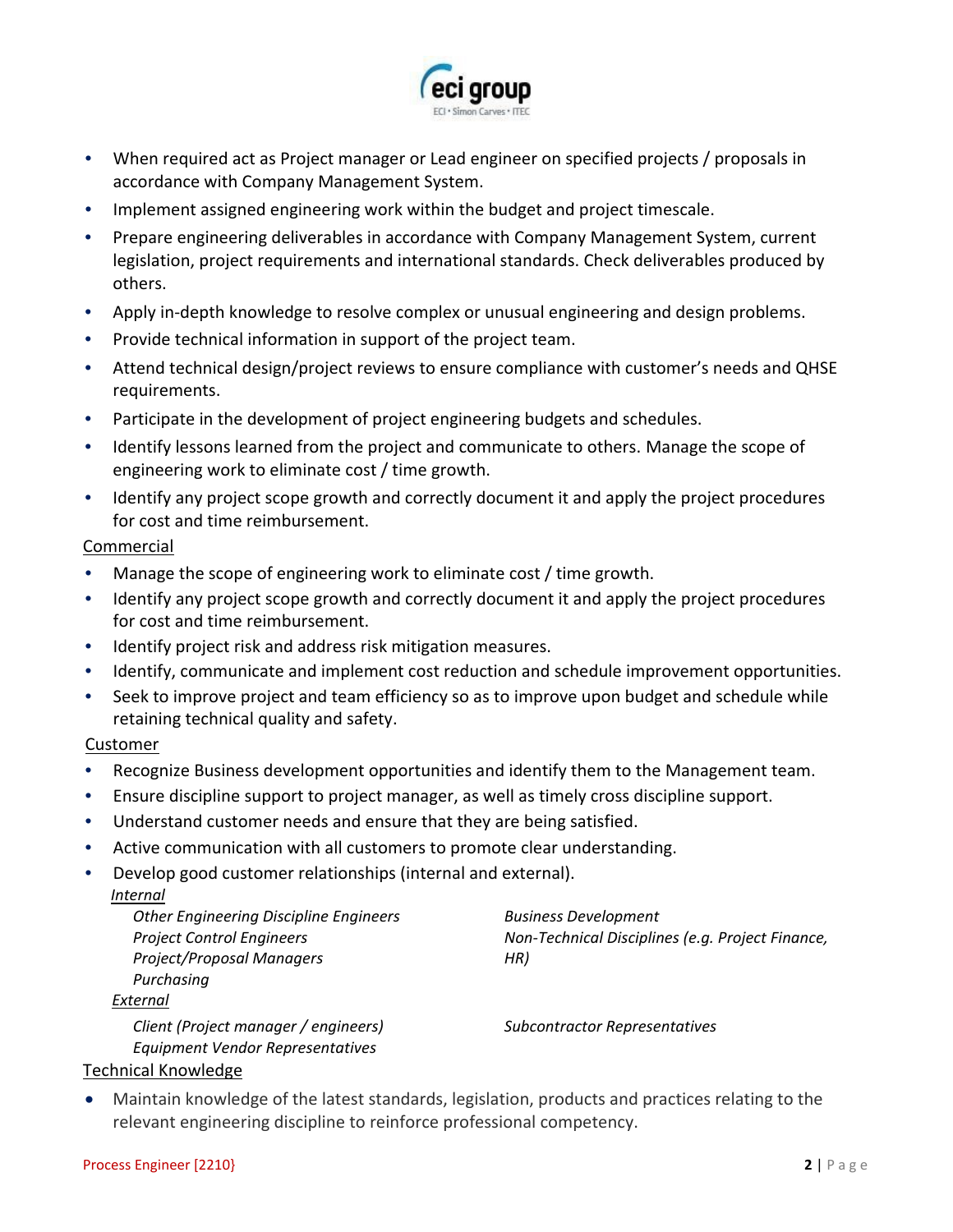

- Identify and present training and learning opportunities (both individual and departmental) for consideration.
- Work with other Principal Process Engineers and Global Lead to ensure the organization retains and develops the key skills and knowledge for continued success.
- Provide mentorship to younger/junior engineers within the organization.
- Provide input into the selection and recruitment of new staff to meet the business needs. Coordinate, influence and lead the activities of the discipline engineering team.
- Promote a team environment of mutual respect with open communication, celebration of success and provide frequent positive reinforcement.

#### **COMMUNITY INFORMATION:**

- $\checkmark$  Baton Rouge is the 2<sup>nd</sup> largest metropolitan area in Louisiana and is a hub for major industrial, petrochemical, medical, research and motion picture and growing technology center of the American South.
- $\checkmark$  The home to LSU, the Port of Greater Baton
- $\checkmark$  Rouge (10<sup>th</sup> largest in terms of tonnage shipped)



- $\checkmark$  Located just 79 miles from New Orleans two professional sports teams (Saints NFL, Pelicans NBA) and New Orleans' world-renowned [distinct music](https://en.wikipedia.org/wiki/Music_of_New_Orleans)[,](https://en.wikipedia.org/wiki/Louisiana_Creole_cuisine) [Creole cuisine](https://en.wikipedia.org/wiki/Louisiana_Creole_cuisine)[,](https://en.wikipedia.org/wiki/New_Orleans_English) [unique dialect,](https://en.wikipedia.org/wiki/New_Orleans_English) and its annual celebrations and festivals, most notabl[y](https://en.wikipedia.org/wiki/Mardi_Gras_in_New_Orleans) [Mardi Gras.](https://en.wikipedia.org/wiki/Mardi_Gras_in_New_Orleans)
- $\checkmark$  ECI Group's Corporate office is conveniently located off the I-12 and Sherwood Forest Blvd S. exit.

#### **BACKGROUND PROFILE:**

- Bachelor's Degree Chemical Engineering is required.
- Chartered Engineer (non-US) or Professional Engineer (US),
- 5-10+ years of experience in various process engineering, operations or other technical roles with at minimum of 5 years in a multidisciplinary petrochemical design environment.
- 5-10 years of experience with LLDPE and HDPE technologies/licenses preferred
- Good command of, and experience with, industry standard process simulation tools (e.g. Aspen EDR/Plus/HYSYS etc.).
- Site experience (e.g. operations, commissioning, process optimization, debottlenecking etc.).
- Up-to date knowledge of key process design and engineering techniques and their applications.
- Up-to date knowledge of relevant international standards for petrochemical process plants.
- Creative problem definition and problem-solving skills.
- Excellent technical and non-technical communication skills, both written and oral.
- Ability to lead large teams of multi-skilled engineers. Must be capable of working a part of a close-knit small core team as well as being self-reliant with the confidence to make decisions acting on their own initiative.
- Working knowledge of fixed and rotating equipment.
- Organized with the ability to support multiple concurrent projects.
- Knowledge and understanding of industry codes, product safety standards, regulations, etc.